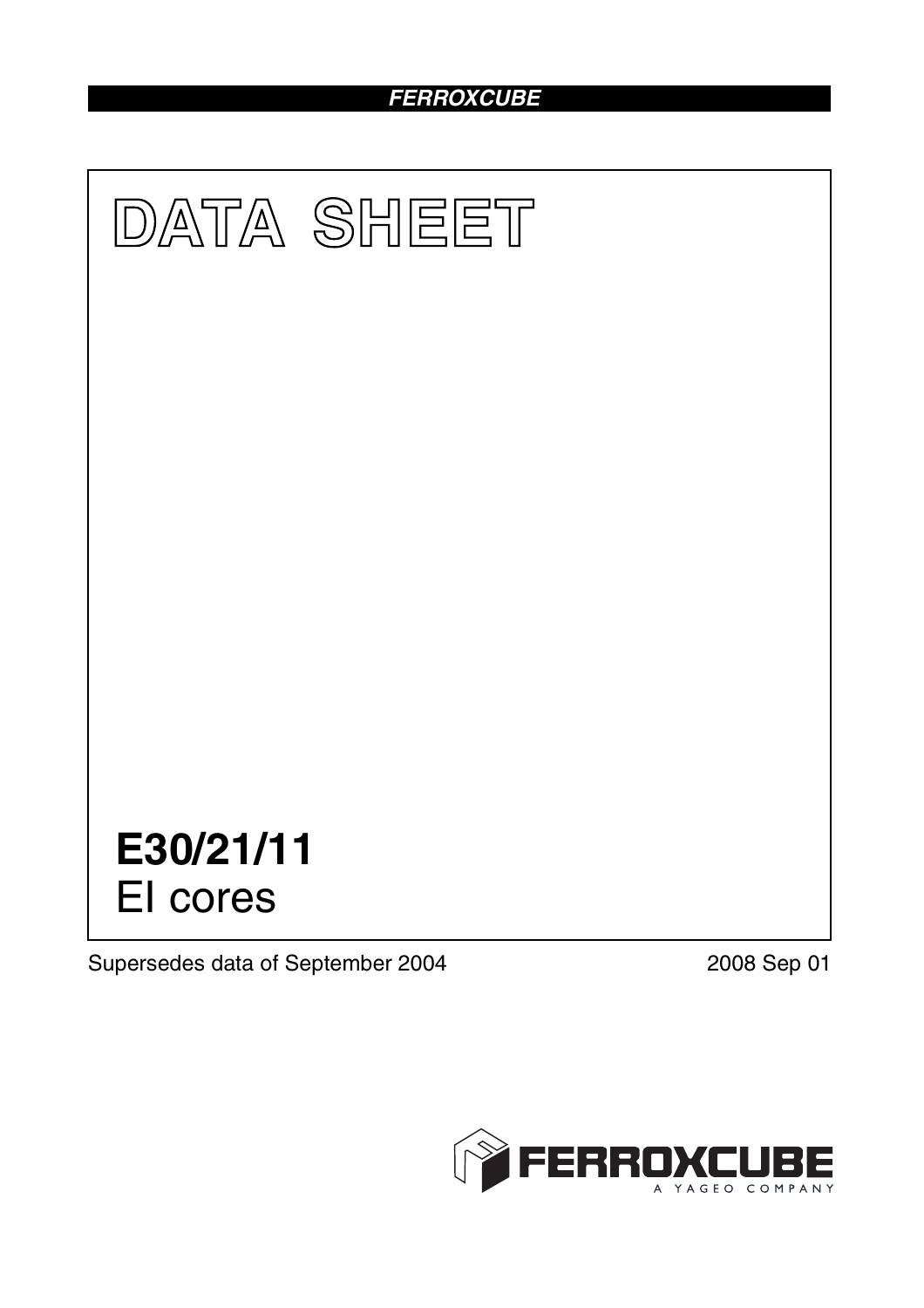## EI cores E30/21/11

#### **CORES**

#### **Effective core parameters of an E / I combination**

| <b>SYMBOL</b>           | <b>PARAMETER</b> | <b>VALUE</b>  | <b>UNIT</b>     |
|-------------------------|------------------|---------------|-----------------|
| $\Sigma(I/A)$           | core factor (C1) | 0.524         | $mm-1$          |
| $V_{e}$                 | effective volume | 6720          | mm <sup>3</sup> |
| $\mathsf{I}_\mathsf{e}$ | effective length | 59.2          | mm              |
| $A_{\rm e}$             | effective area   | 113           | mm <sup>2</sup> |
| Վmin                    | minimum area     | 104           | mm <sup>2</sup> |
| m                       | mass of E core   | $\approx 25$  | g               |
| m                       | mass of I core   | $\approx 8.6$ | g               |

### **Ordering information for I cores**

| <b>GRADE</b> | <b>TYPE NUMBER</b> |
|--------------|--------------------|
| 3C90         | I30/5.5/11-3C90    |





#### **Core halves for use in combination with an I core**

A<sub>L</sub> measured in combination with an I core, clamping force for A<sub>L</sub> measurements  $40 \pm 20$  N;

| <b>GRADE</b> | Aι<br>(nH)       | μe             | <b>AIR GAP</b><br>$(\mu m)$ | <b>TYPE NUMBER</b> |
|--------------|------------------|----------------|-----------------------------|--------------------|
| 3C90         | $4300 \pm 25 \%$ | $\approx 1790$ | $\approx$                   | E30/21/11-3C90     |

### **Properties of core sets under power conditions**

| <b>GRADE</b>              | $B(mT)$ at                                      | CORE LOSS (W) at                               |                                                       |  |
|---------------------------|-------------------------------------------------|------------------------------------------------|-------------------------------------------------------|--|
|                           | $H = 250$ A/m;<br>$f = 25$ kHz;<br>$T = 100 °C$ | $f = 25$ kHz;<br>$B = 200$ mT;<br>$T = 100 °C$ | $f = 100$ kHz;<br>$\hat{B} = 100$ mT;<br>$T = 100 °C$ |  |
| E30/21/11+I30/5.5/11-3C90 | $\geq$ 330                                      | $\leq 0.8$                                     | $\leq 0.8$                                            |  |